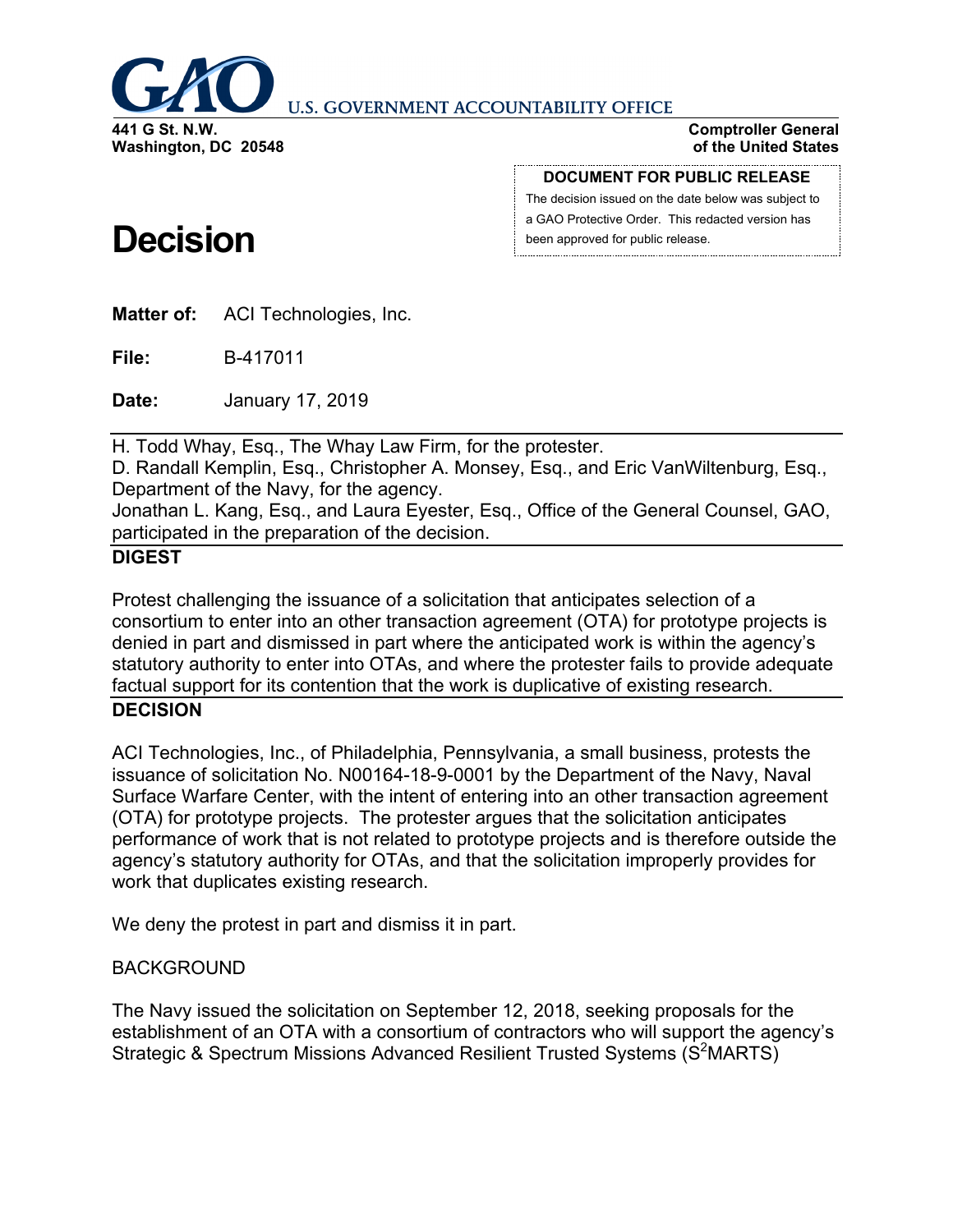initiative. Agency Report (AR), Tab 1, Special Announcement, at 2, 5; Tab 2, Combined Solicitation and Synopsis, at  $2<sup>1</sup>$  $2<sup>1</sup>$  $2<sup>1</sup>$  The solicitation was issued under the authority of 10 U.S.C. § 2371b, which, as discussed below, authorizes the secretary of a military department to enter into OTAs for prototype projects. The  $S^2$ MARTS initiative seeks to obtain "innovative technological solutions to address current and future security threats in the electromagnetic spectrum (EMS), trusted microelectronics, and strategic missions hardware environments." AR, Tab 2, Special Announcement, at 2. The agency states that the objectives of the OTA include: "developing a relationship with industry and academia to establish streamlined processes for obtaining innovative, State-of-the-Art (SOTA) technologies," and "establishing an agile and collaborative working relationship amongst the Government and academia/industry." Id.

The solicitation states that the agency will select a firm to act as the manager of a consortium of "entities possessing significant technical capabilities to meet Government needs" with regard to prototype projects. Id. The consortium manager will "run the dayto-day operations of the Consortium, solicit and sustain Consortium members, assist Consortium members with proposal preparation, and facilitate financial transactions between the Government and the Consortium or individual Consortium members." Id. The agency advises that "[f]or proposal purposes only, an Offeror should assume 13 -20 projects per year with a total estimate of \$350 [million] for the first five years of operation." AR, Tab 3, Solicitation Revision, at 2. As discussed below, the solicitation identifies 21 technology areas that are "of current, specific interest" under the  $S^2$ MARTS program. AR, Tab 4, Technology Areas Attachment, at 2.

As relevant to this protest, ACI was awarded an indefinite-delivery, indefinite-quantity contract by the Navy on April 27, 2016, for support of the Navy Electronics Manufacturing Center of Excellence (NEMCOE). Protest at 4. The contract was awarded under the Department of Defense (DoD) Manufacturing Technology (ManTech) program, which is authorized by 10 U.S.C. § 2521(a). See Contracting Officer's Statement/Memorandum of Law (COS/MOL) at 5. As set forth in the statement of work for ACI's ManTech contract, the "primary mission" of the NEMCOE is to develop "advanced manufacturing technologies and deploy them in the U.S. advanced electronics industrial base with the goal of facilitating industry improvements and ultimately reducing the cost and time required to transition advanced electronics technology into Navy and DoD system applications as defined in the [Office of Naval Research] ManTech Investment Strategy." AR, Tab 13, ACI's ManTech Contract, Statement of Work, at 2. ACI's ManTech contract was awarded to "improve the manufacturing quality, productivity, technology, and practices of business and workers providing goods and services to the Department of Defense<sup>[]"</sup> Id. at 1.

ACI filed this protest prior to the October 14 date for receipt of proposals.

<span id="page-1-0"></span> $1$  Citations to pages are to the PDF documents provided in the agency report.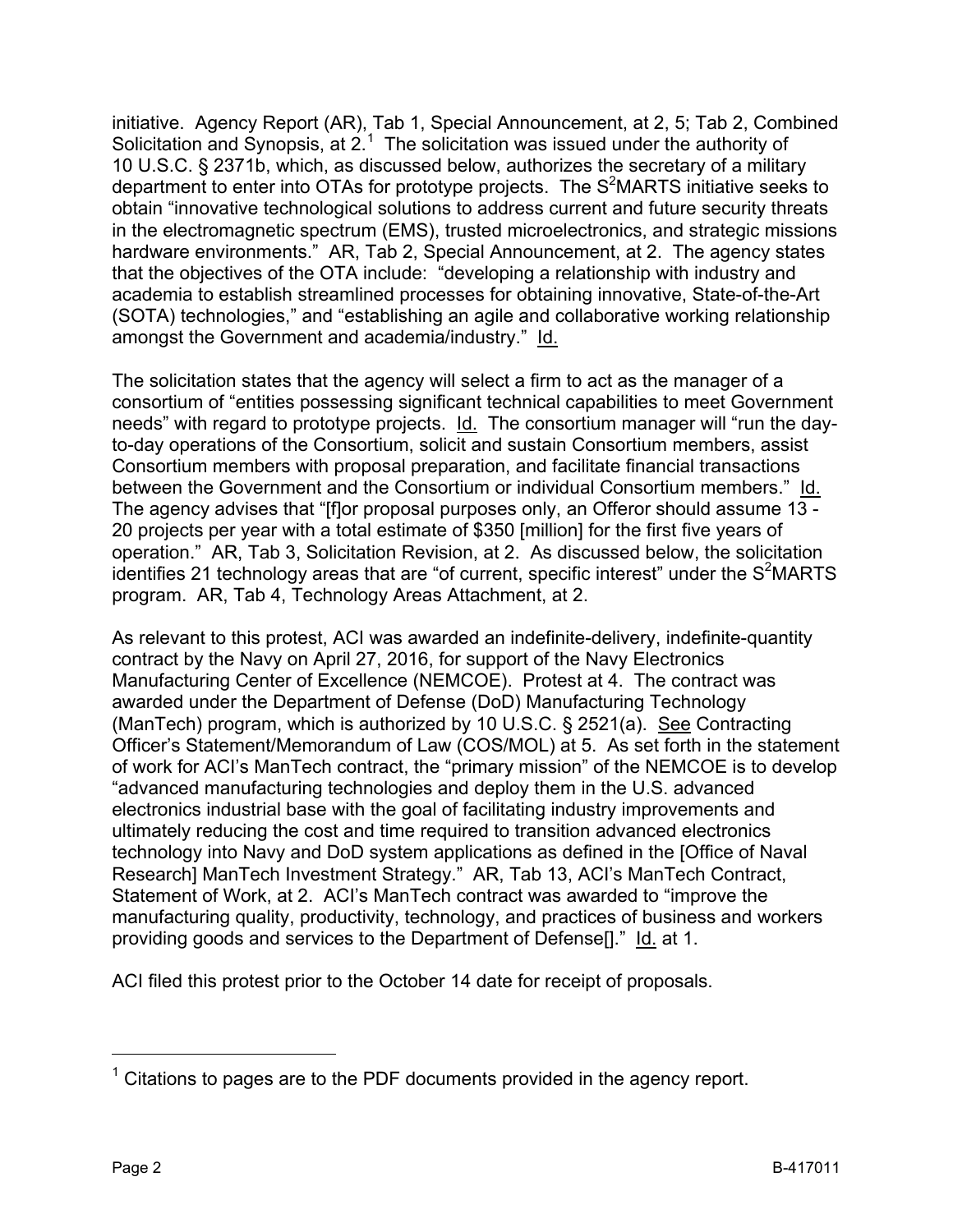## **DISCUSSION**

ACI challenges the issuance of the solicitation based on two primary arguments: (1) the solicitation is not authorized under the OTA prototype provisions of 10 U.S.C. § 2371b because two of the technology areas listed in the solicitation are not for prototype work, and (2) the multiple areas of research anticipated under the solicitation are prohibited because they are duplicative of research that has been or could be performed by ACI. For the reasons discussed below, we deny the protester's first argument, and dismiss the second argument. $2$ 

As a preliminary matter, we conclude that this protest is within our jurisdiction to consider. Under the Competition in Contracting Act of 1984 and our Bid Protest Regulations, we review protests concerning alleged violations of procurement statutes or regulations by federal agencies in the award or proposed award of contracts for the procurement of goods and services, as well as solicitations leading to such awards. See 31 U.S.C. §§ 3551(1), 3552; 4 C.F.R. § 21.1(a). In circumstances where an agency has statutory authorization to enter into "contracts . . . [or] other transactions," we have concluded that agreements issued by the agency under its "other transaction" authority "are not procurement contracts," and therefore we generally do not review protests of the award or solicitations for the award of these agreements under our bid protest jurisdiction. Rocketplane Kistler, B-310741, Jan. 28, 2008, 2008 CPD ¶ 22 at 3; see also MorphoTrust USA, LLC, B-412711, May 16, 2016, 2016 CPD ¶ 133 at 7-8. Where, as here, a protester argues that an agency is improperly using its other transaction authority to procure goods or services, we will review the matter. 4 C.F.R. § 21.5(m); see also Oracle America, Inc., B-416061, May 31, 2018, 2018 CPD ¶ 180 at 10-11; Rocketplane Kistler, supra; MorphoTrust USA, supra.

This protest concerns two statutory provisions regarding OTAs. First, 10 U.S.C. § 2371 provides that the Secretary of Defense and secretary of each military department may enter into "transactions (other than contracts, cooperative agreements, and grants) under the authority of this subsection in carrying out basic, applied, and advanced research projects." 10 U.S.C. § 2371(a). This authority is subject to the following conditions including, as relevant here, the avoidance of duplication of effort:

(1) The Secretary of Defense shall ensure that--

(A) to the maximum extent practicable, no cooperative agreement containing a clause under subsection (d) and no transaction entered into under subsection (a) provides for research that duplicates research being conducted under existing programs carried out by the Department of Defense; and

<span id="page-2-0"></span> $2$  ACI also raises other collateral issues. Although we do not address every argument, we have reviewed them all and find no basis to sustain the protest.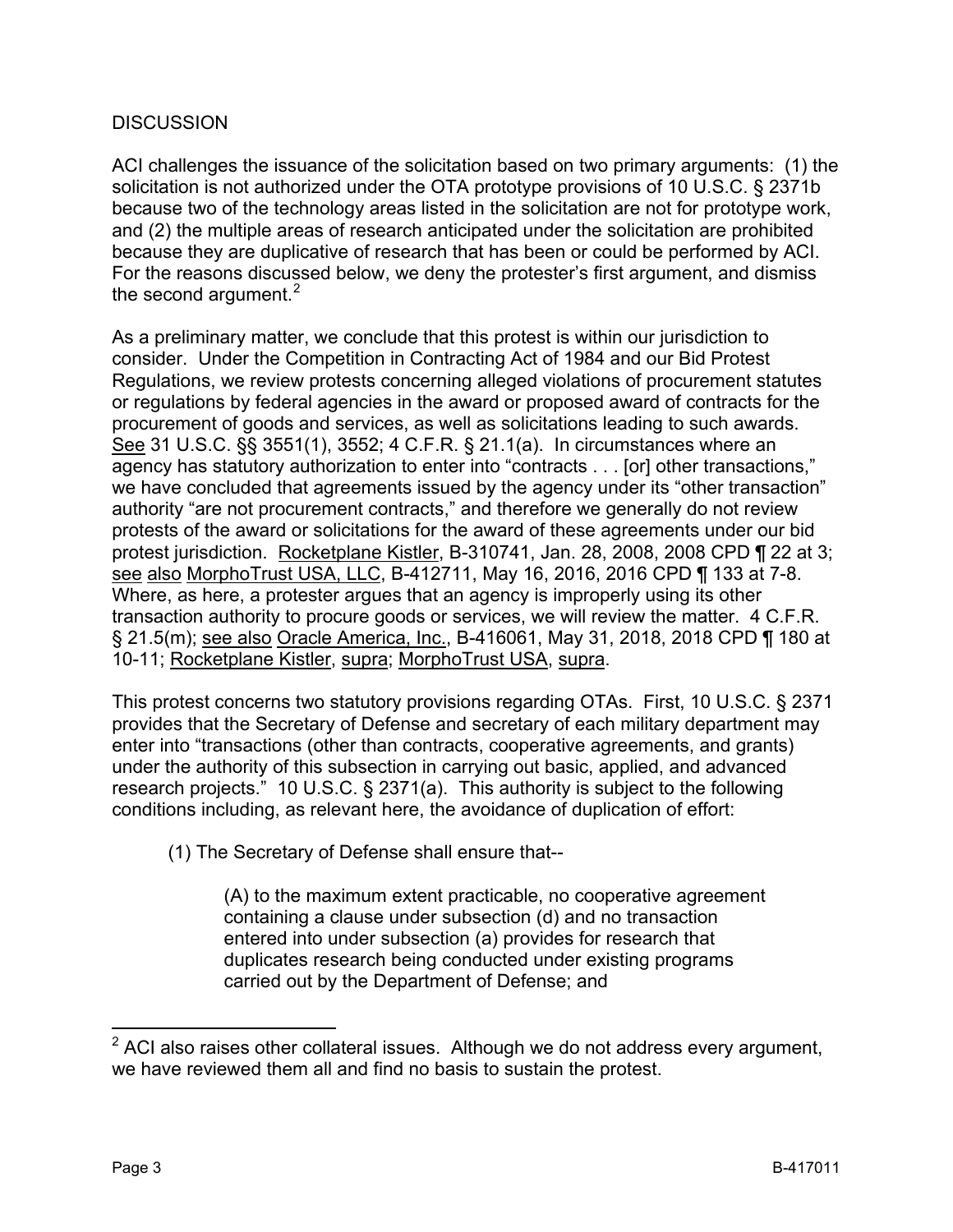(B) to the extent that the Secretary determines practicable, the funds provided by the Government under a cooperative agreement containing a clause under subsection (d) or a transaction authorized by subsection (a) do not exceed the total amount provided by other parties to the cooperative agreement or other transaction.

(2) A cooperative agreement containing a clause under subsection (d) or a transaction authorized by subsection (a) may be used for a research project when the use of a standard contract, grant, or cooperative agreement for such project is not feasible or appropriate.

## $Id.$  § 2371(e).

Second, 10 U.S.C. § 2371b provides that the Secretary of Defense and secretary of each military department may enter into OTAs for prototype projects, pursuant to the authority granted under 10 U.S.C. § 2371, as follows:

## (a) Authority

(1) Subject to paragraph (2), the Director of the Defense Advanced Research Projects Agency, the Secretary of a military department, or any other official designated by the Secretary of Defense may, under the authority of section 2371 of this title, carry out prototype projects that are directly relevant to enhancing the mission effectiveness of military personnel and the supporting platforms, systems, components, or materials proposed to be acquired or developed by the Department of Defense, or to improvement of platforms, systems, components, or materials in use by the armed forces.

10 U.S.C. § 2371b(a).

# Scope of Prototype Work

The solicitation was issued under the authority of 10 U.S.C. § 2371b for OTA prototype projects. ACI argues that the agency is not authorized to issue the solicitation because two of the 21 technology areas listed in the solicitation involve work that is outside the scope of a prototype project. For the reasons discussed below, we find no basis to sustain the protest.

As our Office noted in Oracle America, Inc., the term prototype is not defined in 10 U.S.C. § 2371b. Oracle America, Inc., supra, at 14. ACI's and the Navy's arguments refer instead to the definition of prototype contained in the 2017 DoD Other Transactions Guide for Prototype Projects (2017 DoD OT Guide). DoD OT Guide, Jan. 2017, at 4, www.darpa.mil/attachments/OTGuidePrototype Projects.pdf (last visited Jan. 10, 2019). This guide, however, is not a procurement regulation promulgated by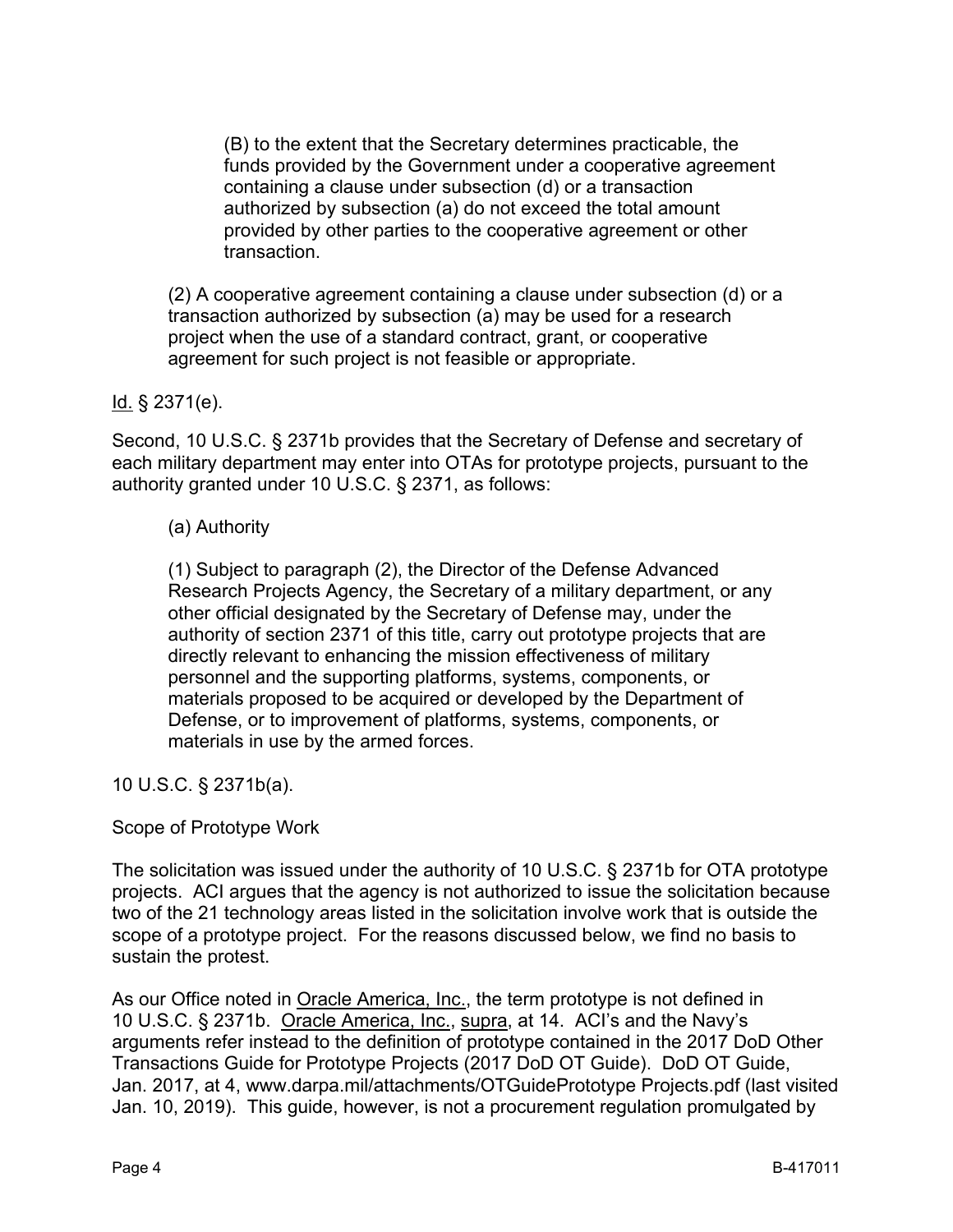DoD. Under the Competition in Contracting Act of 1984, our Office is authorized to decide bid protests "concerning an alleged violation of a procurement statute or regulation." 31 U.S.C. §§3552, 3553(a). We have consistently concluded, therefore, that protests that assert a violation of internal agency policy or guidance, rather than statute or regulation, do not establish a valid basis for protest. See, e.g., Triad Logistics Servs. Corp., B-403726, Nov. 24, 2010, 2010 CPD ¶279 at 2–3.

Nonetheless, both the protester and the agency cite this guidance and the definition of a prototype project as support for their respective positions. Protester's Comments, Nov. 26, 2018, at 2; COS/MOL at 9-11. Because the Navy cites the 2017 DoD OT Guide as a basis for finding the solicitation consistent with the agency's statutory authority, we will look to this internal agency guidance to determine whether the agency's reliance was reasonable. See Oracle America, Inc., supra, at 14.

The 2017 DoD OT Guide defines the term prototype as follows:

A prototype project can generally be described as a preliminary pilot, test, evaluation, demonstration, or agile development activity used to evaluate the technical or manufacturing feasibility or military utility of a particular technology, process, concept, end item, effect, or other discrete feature. Prototype projects may include systems, subsystems, components, materials, methodology, technology, or processes. By way of illustration, a prototype project may involve: a proof of concept; a pilot; a novel application of commercial technologies for defense purposes; a creation, design, development, demonstration of technical or operational utility; or combinations of the foregoing, related to a prototype. The quantity should generally be limited to that needed to prove technical or manufacturing feasibility or evaluate military utility.

DoD OT Guide, Jan. 2017, at 4, www.darpa.mil/attachments/OTGuidePrototype Projects.pdf (last visited Jan. 10, 2019).

ACI argues that technology areas Nos. 8 and 18 are not prototype projects and are therefore outside the scope of the Navy's authority to enter into OTAs under 10 U.S.C. § 2371b. These two technology areas are as follows:

8. Outreach and Standards - Develop standards and practices to foster commercial development of secure, trusted and assured parts. Document and promulgate security-enhancing design practices across government, industry, and academia in the areas of standard program outreach material; standard training material; Government and industry standards and best practices; and self-service libraries of standards and best practices.

\* \* \* \* \*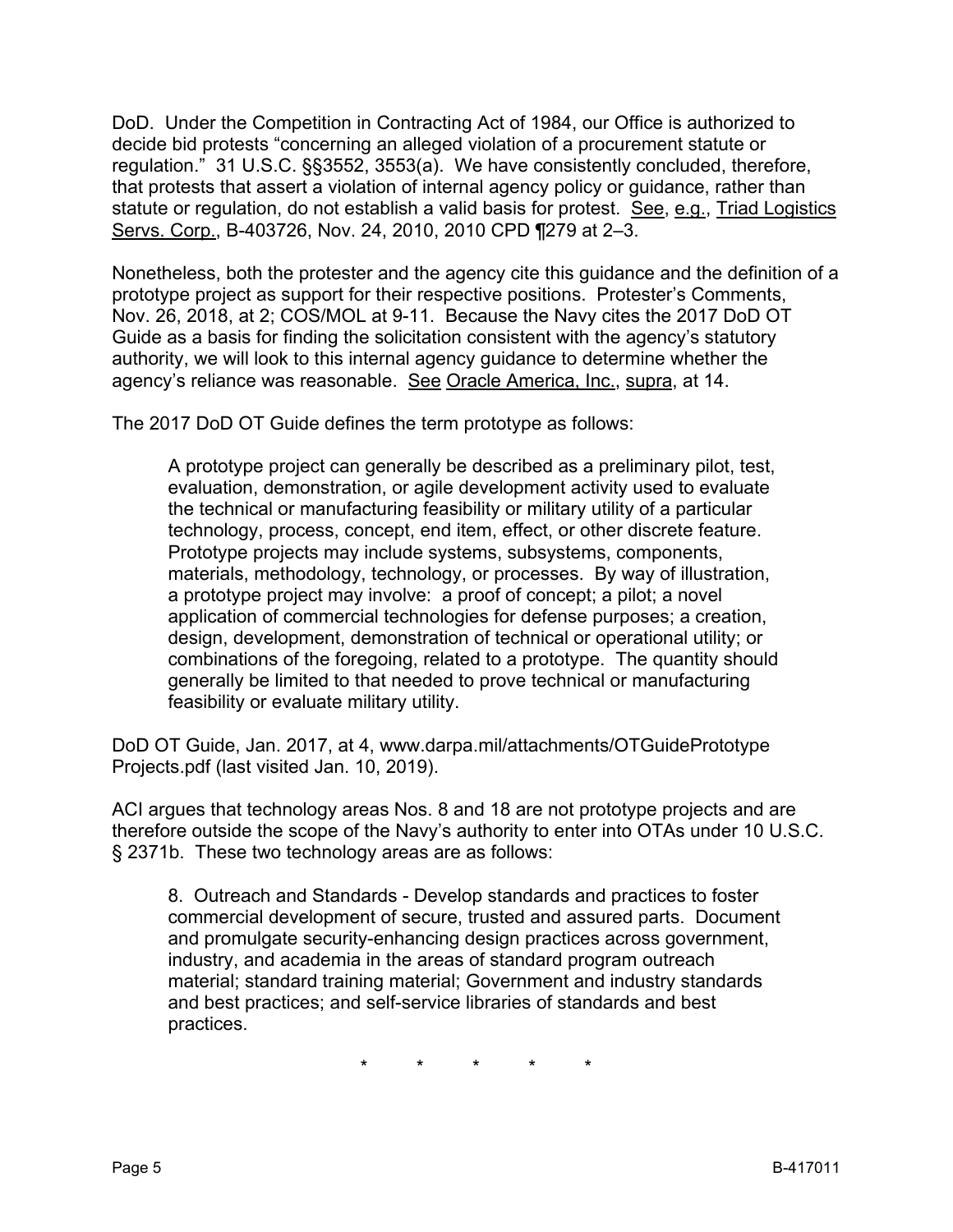18. Microelectronics and Electronic Warfare focused Workforce Development[] - Develop access to training and skill development for university, DoD, and small businesses. This includes SOTA processes for test articles and training; promoting design challenges and hacks around hardware [intellectual property (IP)] development/assurance.

## AR, Tab 4, Technology Areas Summary, at 3, 5.

ACI notes that the 2017 DoD OT Guide states that a prototype project "can generally be described as a preliminary pilot, test, evaluation, demonstration, or agile development activity used to evaluate the technical or manufacturing feasibility or military utility of a particular technology, process, concept, end item, effect, or other discrete feature." 2017 DoD OT Guide at 4 (emphasis added). With regard to technology area Nos. 8 and 18, the protester argues that developing standards and practices, developing of training materials, and training of military personnel are not "preliminary steps" in the "evaluation" of a technology, and therefore do not qualify as prototype projects. Protester's Comments, Nov. 26, 2018, at 2.

The Navy argues that both technology areas are within the scope of the definition of prototypes set forth in the 2017 DoD OT Guide because they will "establish a beginning and not an end state" in assessment of rapidly-developing technologies. COS/MOL at 11. In this regard, the agency notes that the 2017 DoD OT Guide states that "[p]rototype projects may include . . . processes," and may include a "preliminary pilot, test, evaluation, demonstration, or agile development activity used to evaluate the technical or manufacturing feasibility or military utility of a particular . . . process." Id. at 9, 11 (quoting 2017 DoD OT Guide at 4).

With regard to technology area No. 8, the Navy also contends that the development of "standards and practices to foster commercial development of secure, trusted and assured parts" is within the scope of prototype projects because those actions will "develop methodologies and processes that will promote development of microelectronics that are compatible with DoD systems." COS/MOL at 9. For example, the agency states that processes created as part of a prototype project could be used to "verify [the] integrity of components" used in DoD systems. Id. Similarly, with regard to technology area No. 18, the Navy contends that the development of "SOTA processes for test articles and training" and "promoting design challenges and hacks around hardware IP development/assurance" is within the scope of the 2017 DoD OT Guide's definition of prototypes. Id. at 10. Specifically, the agency states that these activities will "develop systems, methodologies, and processes that will allow workers to learn relevant skills and knowledge for using and developing DoD systems." Id.

We agree with the protester and agency that, in the absence of a statutory definition of the term prototype, the 2017 DoD OT Guide, which was in effect at the time the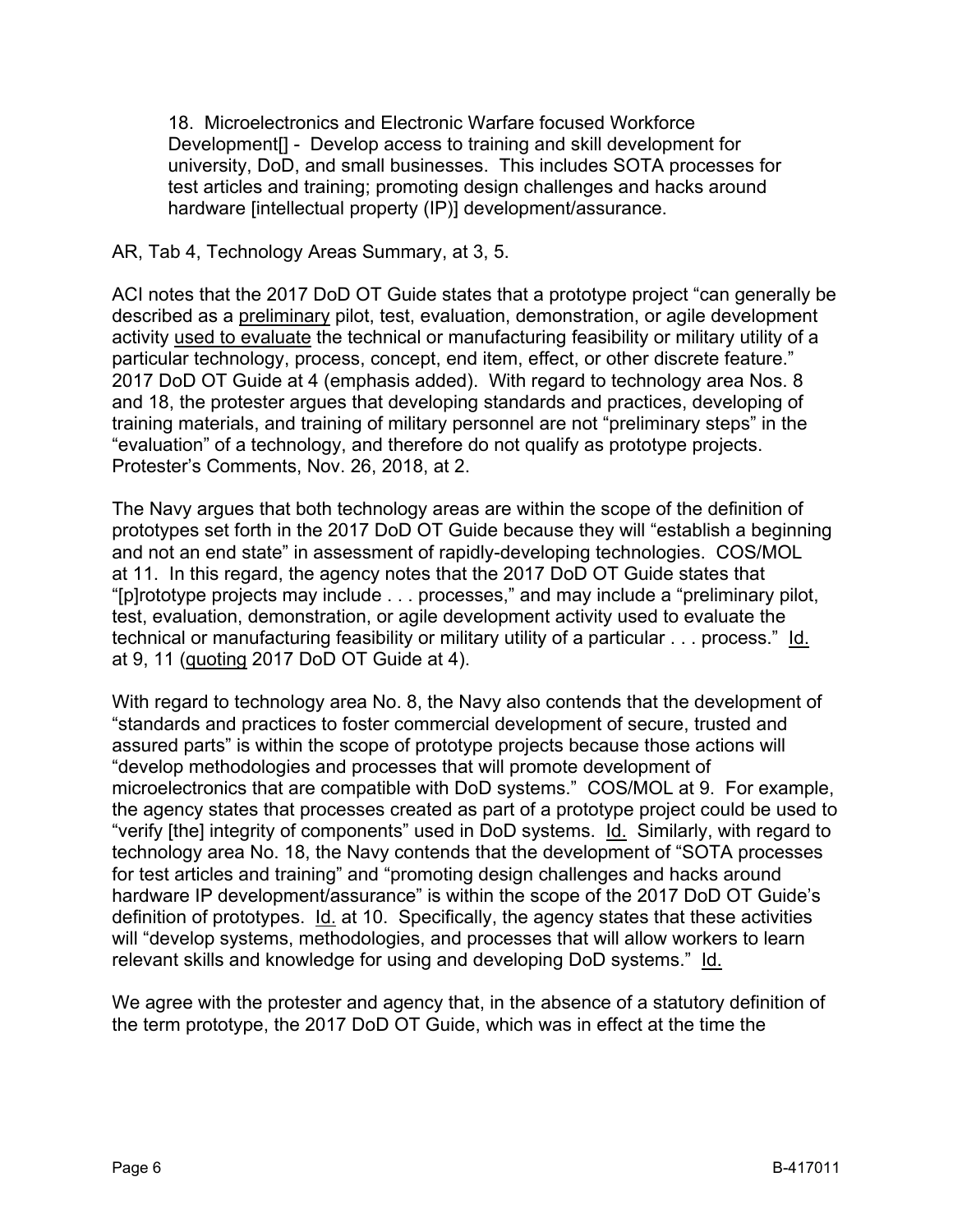solicitation was issued, provides a reasonable definition of that term.<sup>[3](#page-6-0)</sup> See Oracle America, Inc., supra, at 12-15. The protester, however, does not demonstrate that the relevant statutes or the 2017 DoD Guide expressly define developing standards and practices, developing of training materials, or training of military personnel as activities outside the scope of a prototype project. Moreover, the protester's general assertions do not explain why the solicitation anticipates work that goes beyond a "preliminary" stage. See Protester's Comments, Nov. 26, 2018, at 2. Based on this record, we find that the agency reasonably explains that the work anticipated under technical areas Nos. 8 and 18 are within the scope of prototype projects.

In sum, we find no basis to conclude that any of the protester's arguments establish that the solicitation is outside the scope of the agency's authority to enter into OTAs for prototype projects under 10 U.S.C. § 2371b. We therefore find no basis to sustain the protest.

## Duplicative Research

Next, ACI argues that the scope of work anticipated by the solicitation is duplicative of the scope of research performed under the protester's ManTech contract. For the reasons discussed below, we conclude that the protester fails to provide an adequate factual basis for this argument.

Our Bid Protest Regulations, 4 C.F.R. § 21.1(c)(4) and (f), require that a protest include a detailed statement of the legal and factual grounds for the protest, and that the grounds stated be legally sufficient. These requirements contemplate that protesters will provide, at a minimum, either allegations or evidence sufficient, if uncontradicted, to establish the likelihood that the protester will prevail in its claim of improper agency

<span id="page-6-0"></span> $3$  For the record, we note that the 2017 DoD OT Guide was superseded in November 2018, after the issuance of the solicitation, by a revised guide. DoD Other Transaction Guide, Nov. 2018 (2018 DoD OT Guide), www.dau.mil/guidebooks/Shared %20Documents /Other%20Transactions%20(OT)%20Guide.pdf (last visited Jan. 7, 2019). The 2018 DoD OT Guide, however, does not support ACI's arguments. As relevant to the protester's arguments, the revised guide provides a new definition of prototype project that does not use the term "preliminary," and defines a prototype project as follows: "[A] proof of concept, model, reverse engineering to address obsolescence, pilot, novel application of commercial technologies for defense purposes, agile development activity, creation, design, development, demonstration of technical or operational utility, or combinations of the foregoing. A process, including a business process, may be the subject of a prototype project." Id. at 31. Additionally, the current guide states that "ancillary work efforts that are necessary for completion of the prototype project, such as test site training or limited logistics support, may be included in prototype projects." Id. We find, therefore, that nothing in the 2018 DoD OT Guide provides a basis to sustain the protest.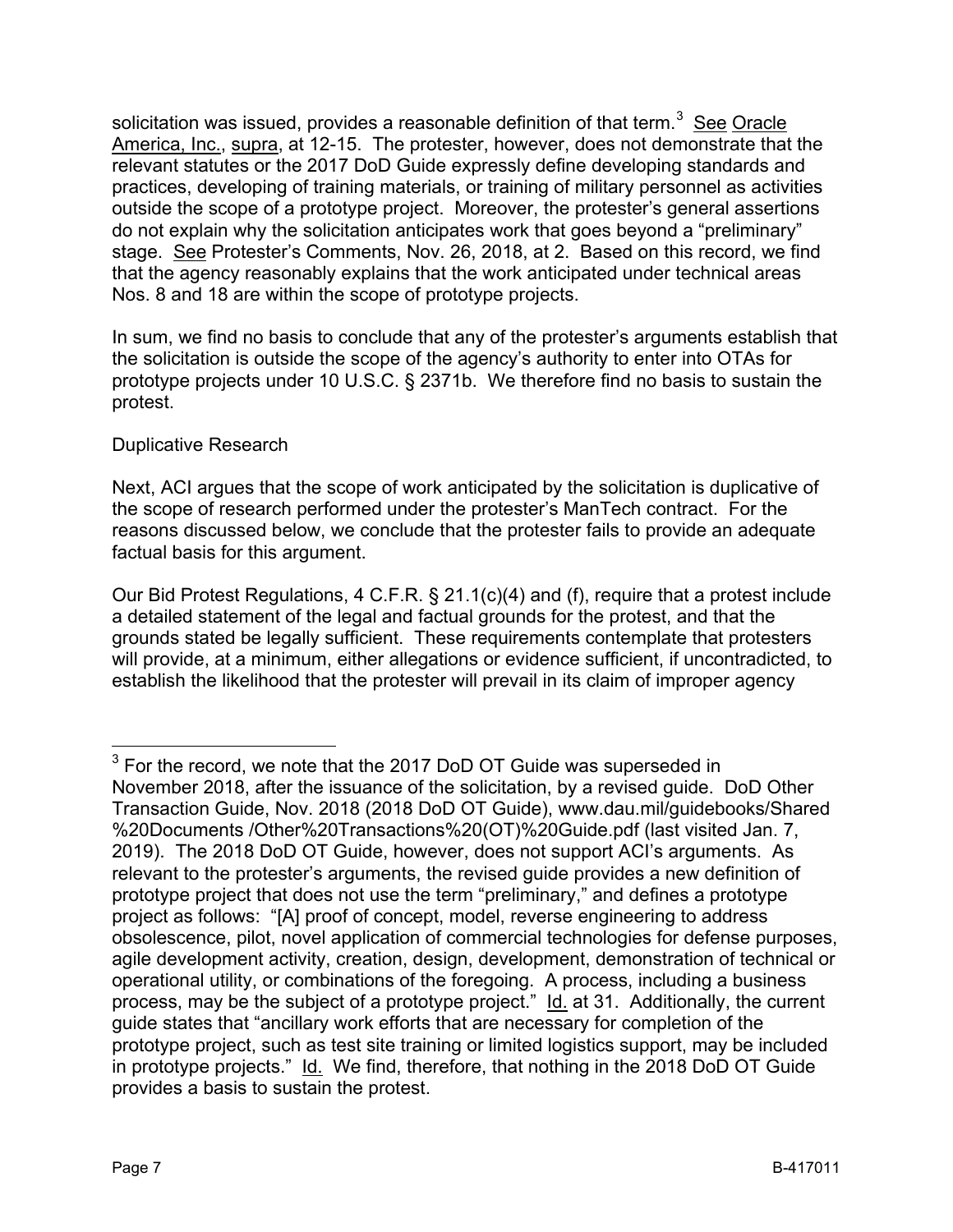action. Midwest Tube Fabricators, Inc., B-407166, B-407167, Nov. 20, 2012, 2012 CPD ¶ 324 at 3.

As discussed above, the solicitation was issued under 10 U.S.C. § 2371b, which authorizes OTAs for prototype projects "under the authority of section 2371 of this title." 10 U.S.C. § 2371b(a)(1). The provisions of 10 U.S.C. § 2371 state that the agency shall ensure that, "to the maximum extent practicable . . . no [OTA] . . . provides for research that duplicates research being conducted under existing programs carried out by the Department of Defense. . . ." 10 U.S.C. § 2371(e)(1)(A).

ACI states that it has performed work that falls within 14 of the 21 technology areas listed in the  $S^2$ MARTS solicitation. Protest at 7 (ACI has "performed work under its ManTech Contract that falls within Area Nos. 1, 3, 4, 5, 6, 8, 10, 11, 12, 14, 15, 16, 18, and 20."). The protester argues that "[t]hrough the ManTech Contract, the Agency has an existing contract vehicle under which it can conduct the research required by many of the areas listed in the Solicitation." Id. The protester further argues that, to avoid what it contends is a prohibition against duplication of research in 10 U.S.C.  $\S$  2371(e)(1)(A), "a significant portion of the work being procured by the Solicitation . . . must be procured under ACI's ManTech Contract." Id.

Aside from ACI's citation of 14 areas of the solicitation, and the protester's general representation that it has "performed work" that "falls within" the scope of the OTA solicitation, the protester provides no basis to conclude that the solicitation here will result in duplicative research prohibited under 10 U.S.C. § 2371(e)(1)(A). In this regard, the protester does not identify any specific research it has performed under its ManTech contract, nor does it explain why research it has performed is duplicative of the 14 areas identified in its protest. We therefore dismiss this argument for failing to set forth adequate factual bases.<sup>[4](#page-7-0)</sup> See 4 C.F.R. § 21.5(f).

Alternatively, ACI argues that the solicitation is improper because it anticipates research that could be performed under the protester's ManTech contract. We conclude that this argument also fails to state a valid basis of protest. To the extent the protester's argument concerns research anticipated under the solicitation that has not been performed, but could be performed in the future under its ManTech contract, this is not a matter addressed by section 2371 because the relevant statutory provision pertains to duplication of "research being conducted under existing programs carried out by the Department of Defense.  $\overline{\ldots}$  10 U.S.C. § 2371(e)(1)(A) (emphasis added).

Additionally, to the extent ACI argues that work should be directed to its ManTech contract or that the agency is in breach of obligations to procure its requirements

<span id="page-7-0"></span><sup>&</sup>lt;sup>4</sup> The Navy argues that ACI's ManTech contract does not involve research, and therefore there could not be any duplication of research. COS/MOL at 12-15. Because we conclude that the protester does not set forth facts adequate to support its argument, we need not address this matter further.